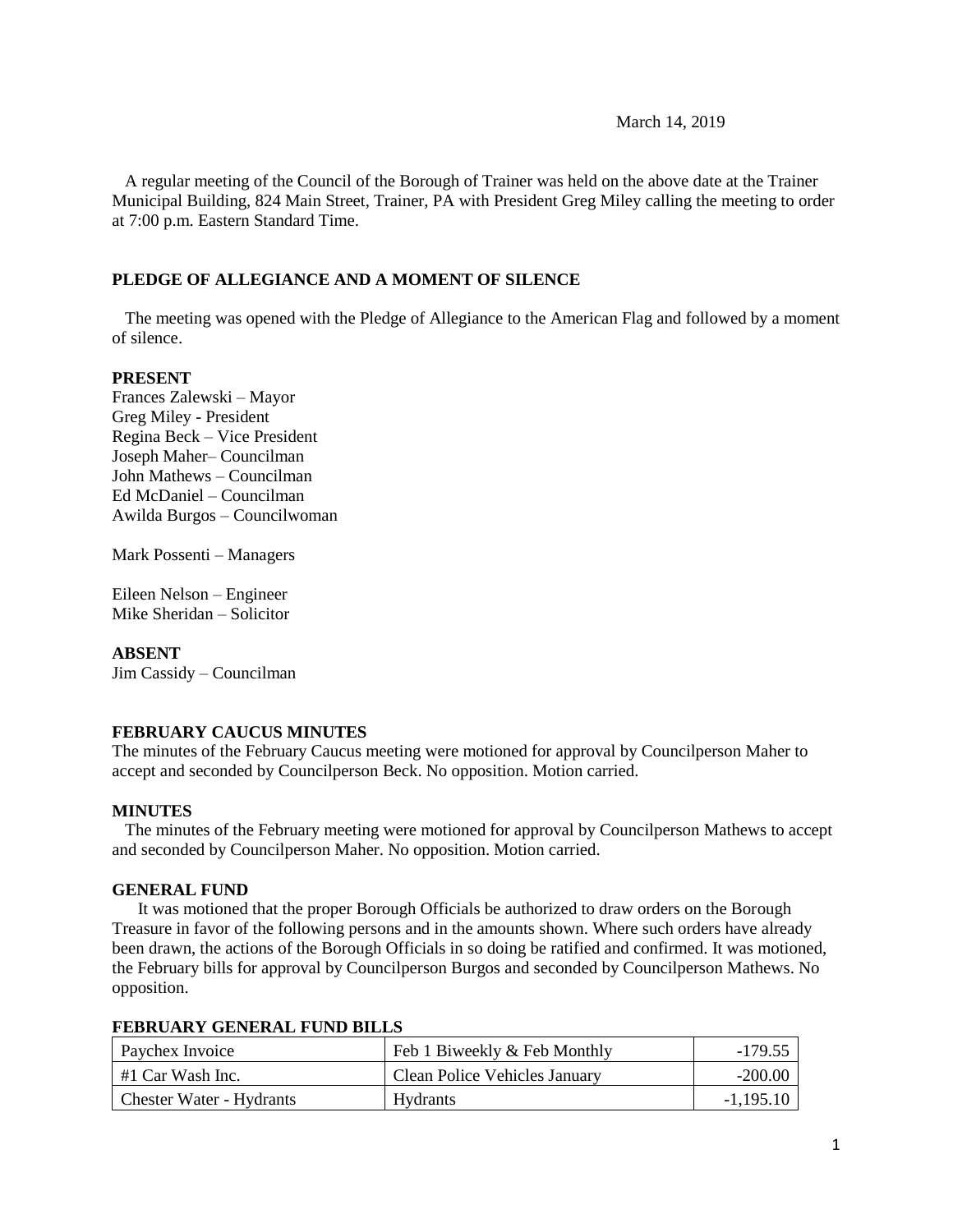| Broomall Truck & Auto               | Police and Highway vehicles       | $-200.00$    |
|-------------------------------------|-----------------------------------|--------------|
| <b>Aston Service Center</b>         | Police vehicles                   | $-1,050.26$  |
| Metro Technology Inc                | <b>Alert/Care Services</b>        | $-2,396.00$  |
| Sunoco - SunTrak                    | Police vehicle fuel               | $-2,539.34$  |
| Red the Uniform Tailor              | Police uniforms                   | $-99.02$     |
| <b>Comcast Cable</b>                | Cable services                    | $-95.07$     |
| Bulletproof IT, LLC                 | Police equipment                  | $-2,300.00$  |
| <b>Linn Architects</b>              | Municipal Complex plans           | $-35,000.00$ |
| <b>Emergency Vehicle Outfitters</b> | Police vehicle tint               | $-150.00$    |
| Charles Higgins & Sons              | Street light maintenance          | $-264.61$    |
| Delcora                             | Sewer bill                        | $-25.28$     |
| Possenti Consulting, LLC            | Services December 2018            | $-2,150.00$  |
| Motorist Life Insurance Co.         | Life ins. Jones                   | $-1,212.00$  |
| Prudential Life Ins.                | Life ins. Kline                   | $-545.00$    |
| PECO - Municipal Bldg.              | Municipal Bldg                    | $-728.40$    |
| PECO - Garage                       | <b>Highway Garage</b>             | $-327.03$    |
| Home Depot                          | Bldg/general maintenance supplies | $-182.17$    |
| <b>Staples Advantage</b>            | Office supplies                   | $-56.98$     |
| Charles Higgins & Sons              | Street light maintenance          | $-648.10$    |
| <b>Staples Advantage</b>            | Office supplies                   | $-240.34$    |
| <b>Utility Advocate</b>             | Energy savings                    | $-22.22$     |
| Charles Higgins & Sons              | Street light maintenance          | $-111.76$    |
| <b>Comcast Business</b>             | Cable services                    | $-363.94$    |
| Pa One Call System, Inc.            | Monthly fax service               | $-4.76$      |
| Sprint                              | Cell phones                       | $-131.35$    |
| <b>United Concordia</b>             | <b>Dental Coverage</b>            | $-1,252.76$  |
| <b>DCIU</b>                         | Health Benefits Feb and March     | $-51,825.66$ |
| Emergency Response of De. Co.       | 2019 Membership Fee               | $-1,500.00$  |
| Kelly & Close Engineers             | Municipal Complex plans           | $-12,729.14$ |
| J. Michael Sheridan, Esq.           | Professional Services             | $-990.00$    |
| <b>Integral Systems Corp</b>        | Computer maintenance/repair       | $-800.00$    |
| <b>Atlantic Tactical</b>            | Police                            | $-155.95$    |
| Dark Horse Associates               | Law Enforcement Training          | $-500.00$    |
| Witmer Public Safety Group          | Police mic                        | $-154.79$    |
| Talley's Garage & Towing            | <b>Police Vehicles</b>            | $-1,099.00$  |
| Delaware County Solid Waste         | Jan. tipping fees                 | $-4,236.82$  |
| <b>PECO</b> Street Lighting         | Street lighting                   | $-1,235.62$  |
| PECO - Park                         | HJ Park                           | $-9.37$      |
| Red the Uniform Tailor              | Police uniforms                   | $-300.00$    |
| PECO-Underpass Lighting             | Underpass lighting                | $-26.11$     |
| Paychex Invoice                     | Feb 15 Biweekly                   | $-151.05$    |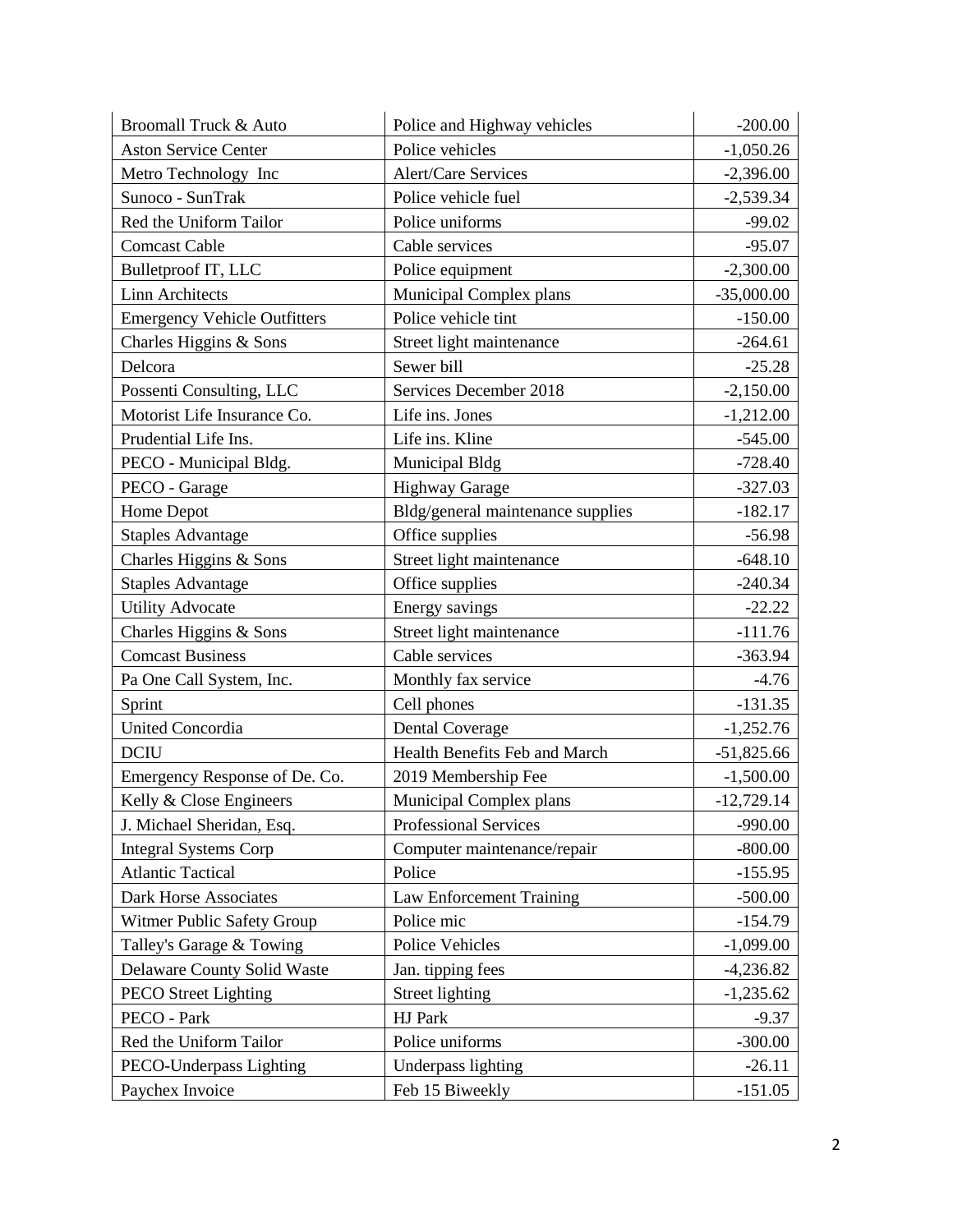| Nextel                              | cell phones                               | $-131.35$     |
|-------------------------------------|-------------------------------------------|---------------|
| <b>TD Card Services</b>             | QB, web, Police training, Code computer   | $-2,113.30$   |
| Charles Higgins & Sons              | Street light maintenance                  | $-504.62$     |
| <b>Brocks</b> Fire                  | Extinguishers and Batteries inspection    | $-151.50$     |
| Delco Alarm System                  | <b>Highway Building Monitoring System</b> | $-130.50$     |
| T Frank McCall's Inc                | Bldg supplies                             | $-264.01$     |
| <b>B&amp;L</b> Disposal             | Waste disposal                            | $-6,660.00$   |
| AT&T Mobility                       | Police data reader                        | $-15.30$      |
| Marilyn Maher                       | Reimburse Rec Board events prizes         | $-999.81$     |
| <b>DCIU</b>                         | Health Benefits Dec 2018                  | $-25,912.83$  |
| Chester Water - HJP                 | HJ Park                                   | $-18.30$      |
| Verizon Wireless                    | Police data reader                        | $-91.24$      |
| Ally                                | Police Chargers payment                   | $-20,915.06$  |
| Witmer Public Safety Group          | Police Mic conversion kit                 | $-291.59$     |
| <b>United States Postal Service</b> | Certified letter and large letter mailed  | $-8.00$       |
|                                     |                                           | $-187,591.96$ |

### **PAYROLL ACCOUNT**

 It was motioned by Councilperson Beck and seconded by Councilperson Maher that Payroll for the month of February is paid. No opposition. Motion carried.

### **FEBRUARY PAYROLL FOR ALL EMPLOYEES**

Total payroll for the month of February \$81,339.79

### **LIQUID FUEL BILLS**

Liquid Fuel Bills for the month of February meeting were motioned for approval by Councilperson Mathews and seconded by Councilperson Beck. No opposition. Motion carried.

### **FEBRUARY LIQUID FUEL BILLS**

| Eastern Salt Company, Inc. | Road salt            | $-1,320.04$ |
|----------------------------|----------------------|-------------|
|                            | Road salt            | -773.48     |
|                            | Road salt            | -534.97     |
| Mauger & Co.               | Highway vehicle fuel | $-239.95$   |
| PECO                       | Traffic lighting     | $-282.38$   |
|                            |                      |             |

-3,150.82

### **COMMUNITY CENTER BILLS**

 Community Center Bills for the month of February meeting were motioned for approval by Councilperson Beck and seconded by Councilperson Mathews. No opposition. Motion carried.

### **FEBRUARY COMMUNITY CENTER BILLS**

| Delcora<br>$\sim$ מ<br>⌒ー<br>Sewer<br>-<br>$\overline{\phantom{0}}$<br>ັ |
|--------------------------------------------------------------------------|
|--------------------------------------------------------------------------|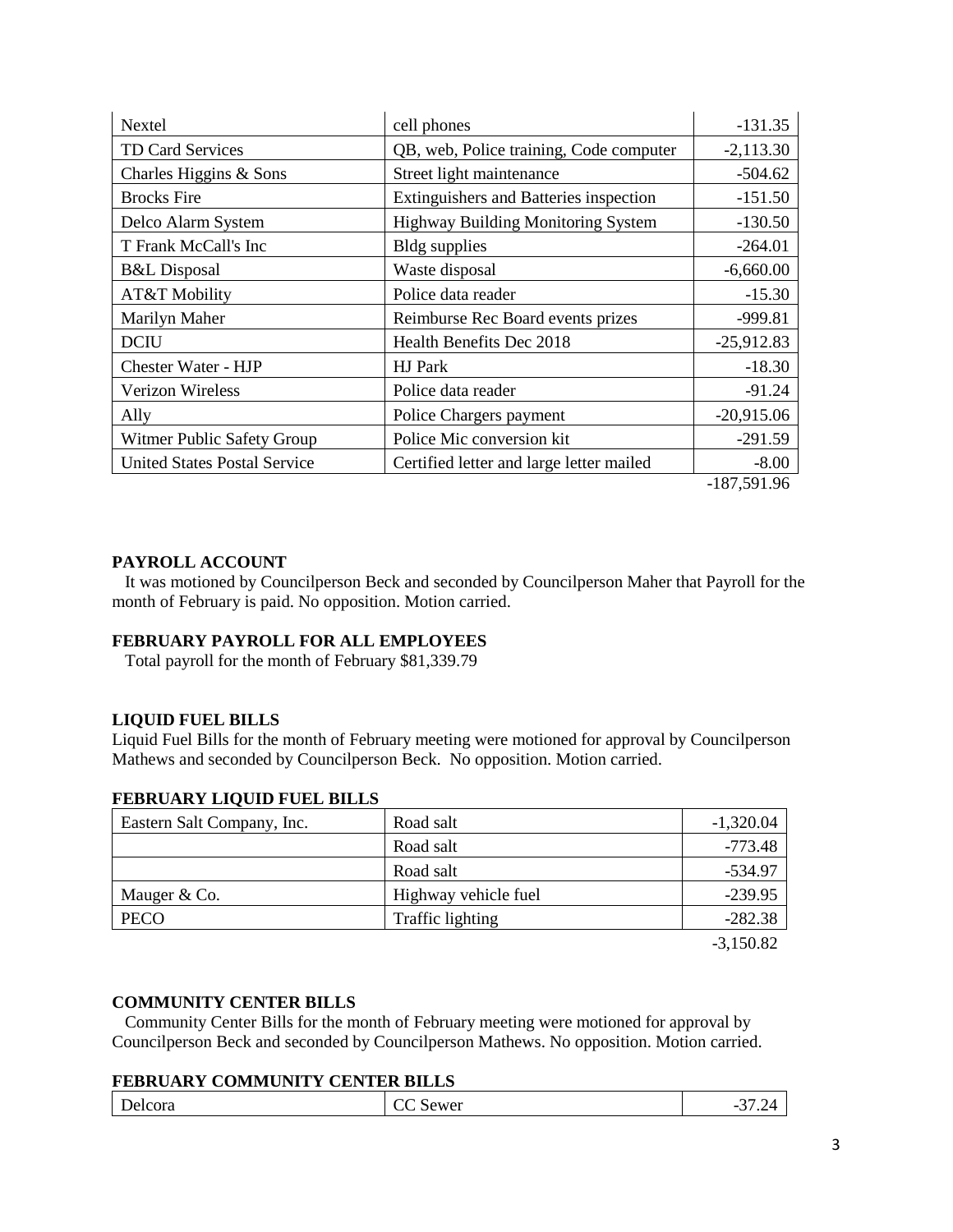| <b>Chester Water Authority</b> | CC water         | $-73.18$    |
|--------------------------------|------------------|-------------|
| PECO gas                       | CC gas           | $-772.89$   |
| PECO electric                  | CC gas/electric  | $-14.53$    |
| Banta's Bestway Trash Removal  | Dumpster removal | $-120.00$   |
|                                |                  | $-1,017.84$ |

### **PERMITS & LICENSE**

Permits for the month of February meeting were motioned for approval by Councilperson Maher and seconded by Councilperson Mathews. No opposition. Motion carried.

### **PERMITS & LICENSE – FEBRUARY**

| \$93.50   |
|-----------|
| \$400.00  |
| \$2800.00 |
| \$0       |
| \$0       |
| \$0       |
| \$0       |
| \$0       |
| \$300.00  |
| \$3593.50 |
|           |

# **CHESTER WATER AUTHORITY**

0- Street Openings

Amount turned over to Borough \$0

### **PECO**

 0– Street Openings Amount turned over to Borough \$0

### **DELCORA**

0 – Permits

Amount turned over to Borough \$0

### **OTHER -**

0 – Permits Amount turned over to Borough \$0

# **CORRESPONDENCE**

 It was motioned by Councilperson Mathews and seconded by Councilperson Maher that the correspondence for February be accepted and any necessary action taken. No opposition. Motion carried.

### **FEBRUARY CORRESPONDENCE**

- Received from Keystone an electronic deposits in the amount of \$292,116.99 February EIT distribution.
- Received from Keystone an electronic deposits in the amount of \$12,183.96 February LST distribution.
- Received from Delaware County Monthly Deed Reconciliation for February and a check in the amount of \$588.00.
- Received from Delaware County Tax Claim Monthly for January and a check in the amount of \$4,302.64.
- Received from Delaware County Monthly transfer report for February.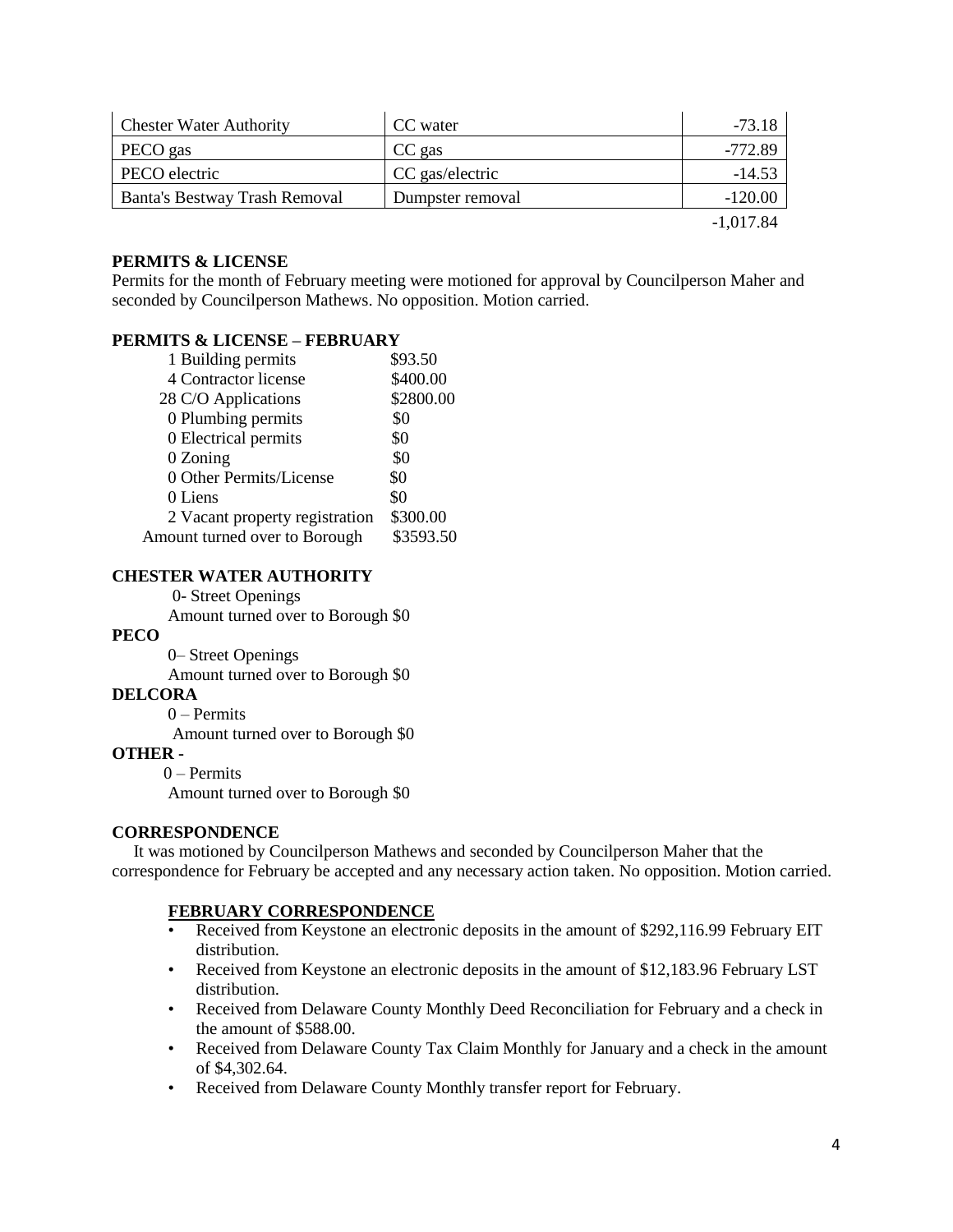- Received from Commonwealth, 2019 Liquid Fuels tax electronic deposit in the amount of \$53,078.81
- Received from PA DEP sent to Lester McLaurin in regards to storage tank program.
- Received from PA DEP sent to Parkview Mobile Home Park in regards to clean water/sewage/operations.
- Received from Boeing in regards to environmental affairs.
- Received from Veolia in regards to Annual public notice.
- Received from PBF in regards to notification to downstream water users.
- Received from County of Delaware in regards to County Aid.

# **QUESTIONS AND COMMENTS FROM AUDIENCE ON CORRESPONDENCE** None

# **ANY MATTERS THAT NEED COUNCILMANIC ACTION**

None

# **COMMITTEE REPORTS**

# **MAYOR**

Mayor Zalewski:

• No report

# **\*POLICE CHIEF –** No report

# **MANAGER/FINANCE**

Mark Possenti:

- No report
- Called an Executive session for legal matters

# **PARKS/RECREATION/ENVIRONMENT**

Councilman Maher:

• Rec Board events for March, Craft Fair on March 16<sup>th</sup> and Movie Night on March 30<sup>th</sup>.

# **FIRE/BOARD OF HEALTH**

Councilman Cassidy: was absent. Report was read by the Secretary

Welcome to Trainer Borough's March Council meeting.

I apologize for not being able to attend this evenings meeting but I had a death in the family.

Well it looks like spring is poking its head out. Time to clean up your property of items that got accumulated during the winter months.

Shrubbery and junk are great places for harboring unwanted animals, so this is a perfect time to clean them out.

21 letters have been mailed out this month so far. I expect citations to follow some.

A recent sewer malfunction in a problem property resulted in the DEP being called in. The problem has been corrected, for now.

Two court cases recently resulted in one appeal which is not surprising. One has yet to be ruled upon by the Judge.

Problems finding owners of properties in the Borough. Especially rental properties. People who say they own a property is not what the recorder of deeds has listed.

Many jobs in the area. If interested get one before school lets out for the summer.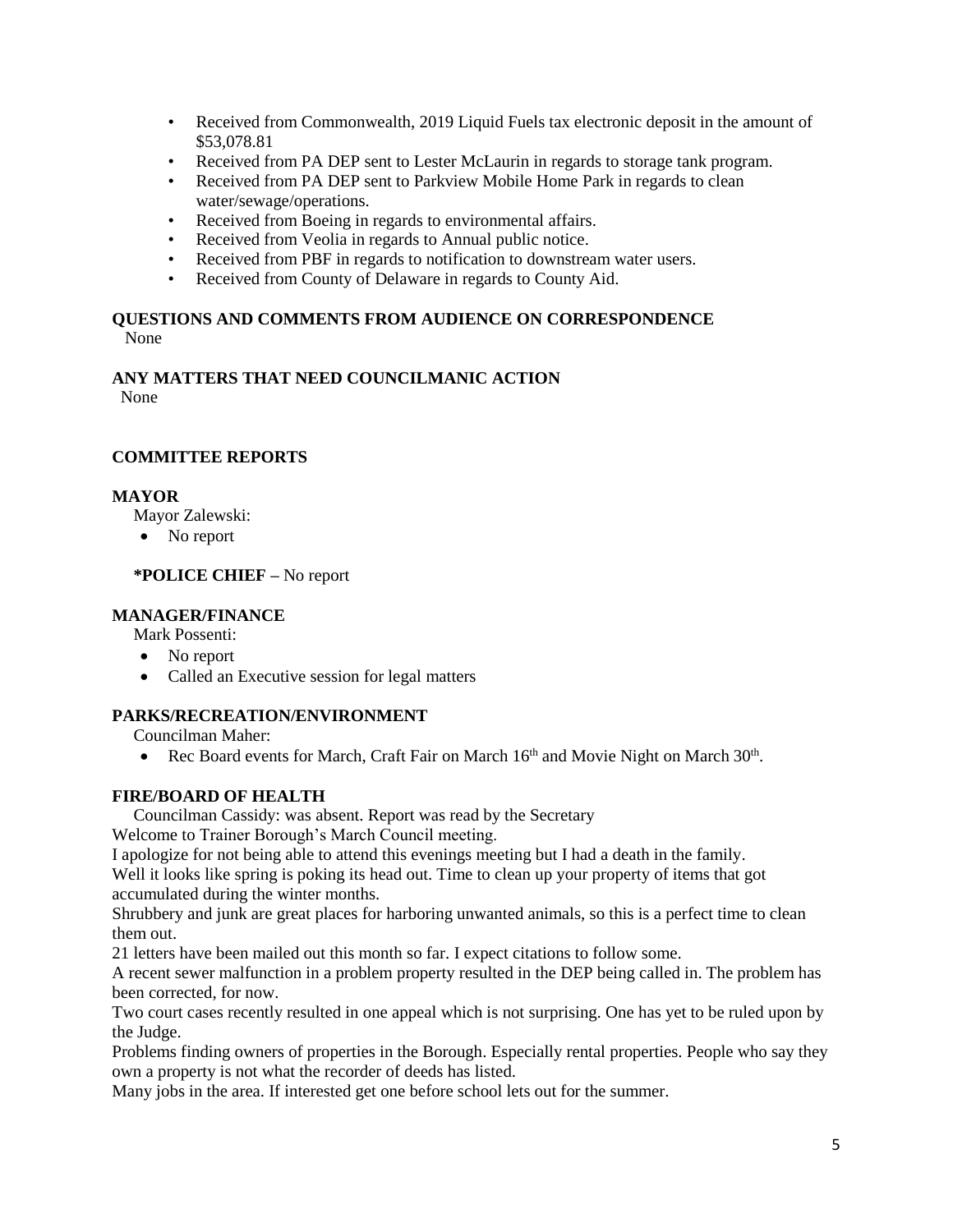Reminder that you should have changed the batteries in your smoke detectors by now. Still asking for seniors to submit their name and address for a free smoke detector from the Marcus Hook/Trainer Fire Dept.

Fire report not received

# **HIGHWAY/BUILDINGS**

Councilman Mathews:

• Still looking into street sweepers.

# **PUBLIC SAFETY**

Councilwoman Beck read the Code office reports for February.

February: 11 bldg. permits, 27 C/O's, 6 Contractor licenses, 0 zoning and numerous violation notices, citation warnings and citations issued.

# **COMMUNITY OUTREACH/NEWSLETTERS**

Councilwoman Burgos:

Working with a resident from the Mobile Home Park to get relocated.

# **COMMUNITY REDEVELOPMENT**

Councilman Ed McDaniel:

• No report

# **CODE ENFORCEMENT OFFICER**

No report

# **TAX COLLECTOR**

Kim Sherman was absent. No report received.

# **MONROE ENERGY**

Adam Gattuso was present but had no report.

# **ENGINEER**

Engineers Kelly and Close gave a presentation of the Borough Municipal Complex site plans. A question and answer discussion followed that include financing of the project and grant information, use of the rec center, highway building at the complex. The bank finance has been approved with or without the RACP Grant. The highway garage will be rebuilt at its present location and the rec center is for Borough residents.

Eileen Nelsons stated a motion was needed to accept Resolution 1047 Municipal Complex Subdivision review of the Borough Complex plans. Eileen read the Resolution. Commented on permits required and the waivers requested.

Eileen led the MS4 Public Outreach discussion. She informed of the permit documents and the MS4 permit has been issued and in force. The pollution reduction plan was discussed in regards to its revision. The discussion also include the importance of stormwater, pointing out the information in the quarterly Borough newsletters and links. She stated she met with the regional Director from DCNR at the Marcus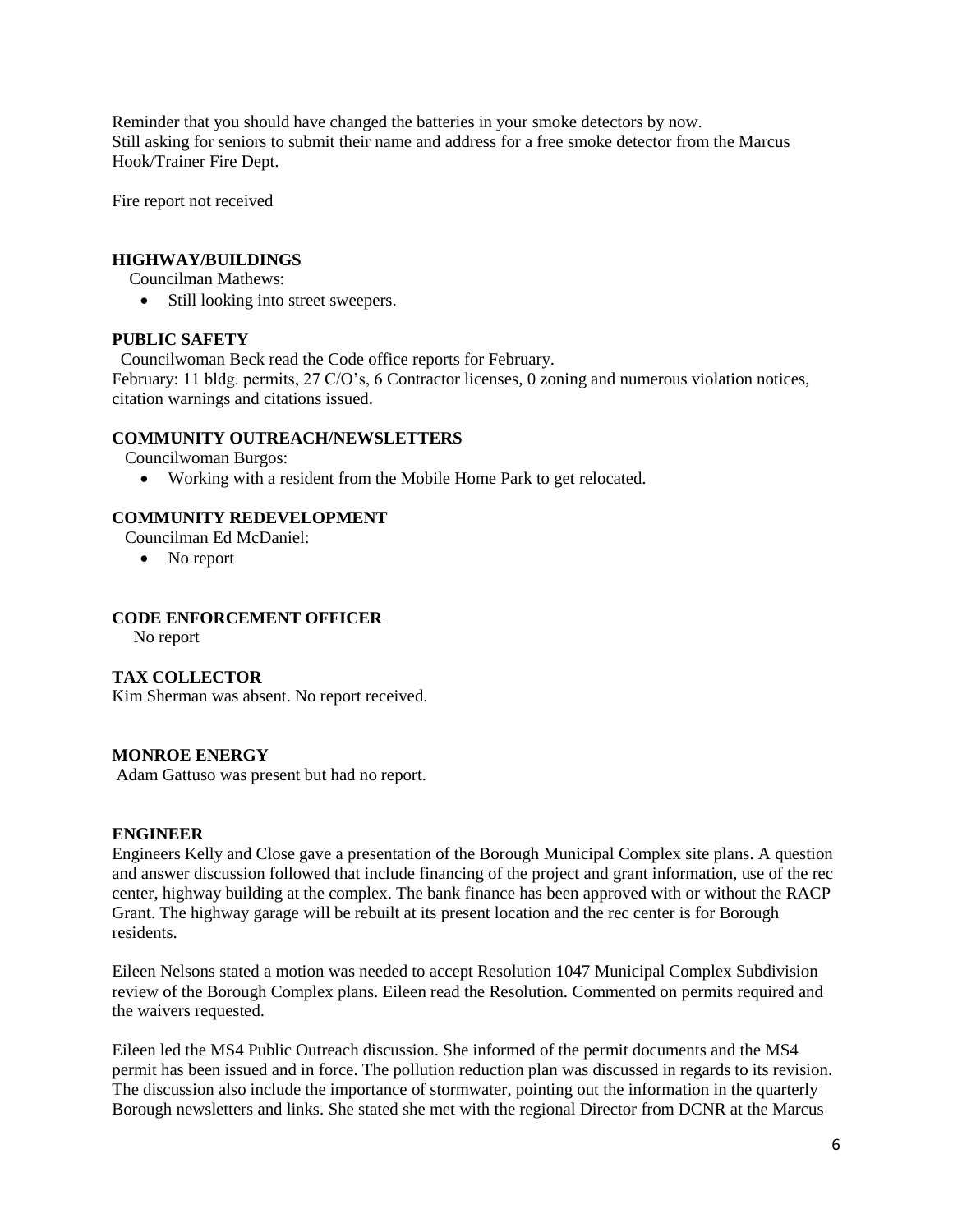Hook Creek site where the project plan is to do some stream restoration. The director has not yet been approached by any other Municipality to fulfill their MS4 requirement. DCED also has something similar that may be applied for and match grants. Surrounding Municipalities are looking for the possibility to combine projects and apply for Grant funding. There were no questions from the audience.

**Engineer's Report** Attached

# **SOLICITOR**

Mike Sheridan stated:

- April  $10<sup>th</sup>$  is the scheduled zoning hearing for the Municipal Complex.
- The contract is approved for Brandywine SPCA with a credit of \$6,000.00.
- Sent a letter to Marcus Hook Borough and the Fire Dept. in regards to loan terms for the fire station and fire truck.

# **ORDINANCES**

None

# **RESOLUTIONS**

• Motion was made by Councilperson Beck to adopt Resolution 1047 Subdivision review of the Borough Complex plans to include any amendments from the zoning hearing board and seconded by Councilperson Mathews. No opposition. Motion carried.

# **OTHER ACTION ITEMS**

- Motion was made by Councilperson Beck to authorize Mike Sheridan to, on behalf of the Borough, impose fines against the tax collector in accordance with violations of the statute and seconded by Councilperson Maher. No opposition. Motion carried.
- Motion was made by Councilperson Beck to authorize Mike Sheridan to send a letter to the tax collector in regards to the preparation of the upcoming audit and seconded by Councilperson McDaniel. No opposition. Motion carried.

# **OLD COUNCILMANIC BUSINESS**

None

**NEW COUNCILMANIC BUSINESS**  None

# **QUESTIONS AND COMMENTS FROM AUDIENCE**

Marilyn Maher, Price St. – Expressed concern of the tax collector and not being able to pay the bill and asked for any help. At this point there is nothing legally that can be done as she is an elected official. Questions cannot be answered about checks not cashed, the tax collector, who is not present would have to answer. A further discussion continued with numerous residents having issues and concerns.

A resident form the Mobile Home Park – Stated that the Baker St. field that had been graded is causing run-off onto her property causing some flooding. The issue will be looked into.

Chuck Miles, Ridge Rd. – Asked about the classes for the tree care. The training will be some time in the fall.